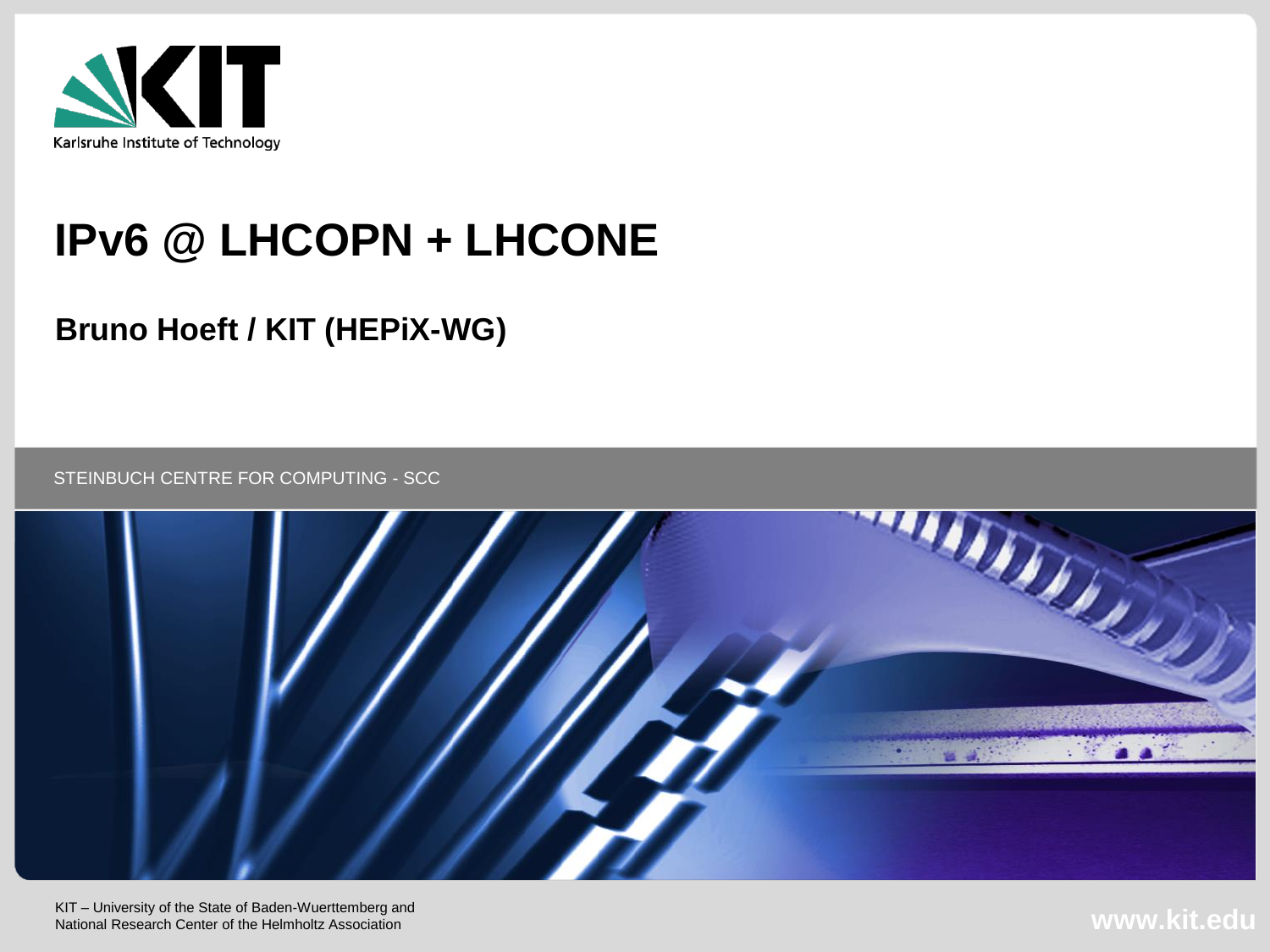## **IPv6 deployment on WLCG**



- The main activity of the HEPIX IPv6 working group and the WLCG ops coordination IPv6 task force in the last year is the coordination and support for the deployment of IPv6 at WLCG sites
- The stated goal is to allow data on federated storage to be accessible by jobs on IPv6-only connected CPUs
- Short summary of the timeline
	- Tier-1: deployment of dual-stack on production storage, CVMFS and FTS by April 2018
	- Tier-2: deployment of dual-stack on production storage (and perfSonar if installed) by end of Run2 (i.e. end of 2018)

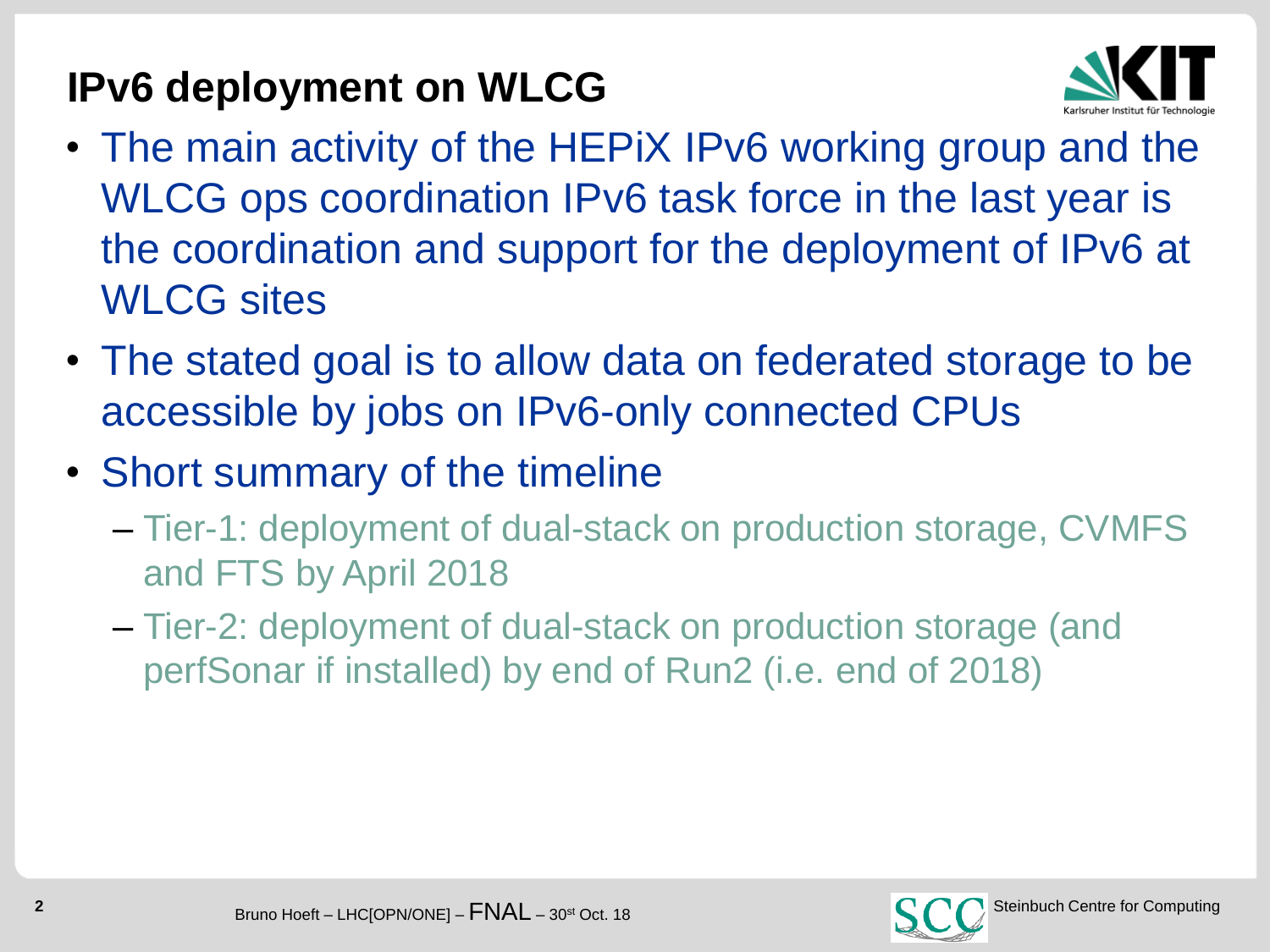## **Network and pS @ Tier-1's**



- All sites connected do LHCOPN/ONE except RAL
- perfSonar servers on IPv6 at most sites
- RRC-KI-T1 and JINR don't have IPv6 on pS

| Tier-1              |   |                                                              |                   |
|---------------------|---|--------------------------------------------------------------|-------------------|
|                     |   | LHCOPN IPv6 Peering LHCONE IPv6 Peering dual stack Perfsonar |                   |
| <b>ASGC</b>         | ✓ | ✓                                                            | LHC[OPN/ONE]      |
| <b>BNL</b>          | ✓ | ✓                                                            | LHC[OPN/ONE]      |
| <b>CH-CERN</b>      | ✓ | ✓                                                            | LHC[OPN/ONE]      |
| <b>DE-KIT</b>       | ✓ | ✓                                                            | LHC[OPN/ONE]      |
| <b>FNAL</b>         | ✓ | ✓                                                            | test LHC[OPN/ONE] |
| FR-CCIN2P3          | ✓ | ✓                                                            | LHC[OPN/ONE]      |
| <b>IT-INFN-CNAF</b> | ✓ | ✓                                                            | LHC[OPN/ONE]      |
| <b>NGDF</b>         | ✓ | ✓                                                            | LHC[OPN/ONE]      |
| <b>ES-PIC</b>       | ✓ | ✓                                                            | LHC[OPN/ONE]      |
| <b>KISTI</b>        | ✓ | ✓                                                            | LHC[OPN/ONE]      |
| <b>NL-T1</b>        | ✓ | ✓                                                            | LHC[OPN/ONE]      |
| <b>RAL</b>          | ✓ |                                                              | <b>LHC[OPN]</b>   |
| RRC-KI-T1           | ✓ | ✓                                                            | ??                |
| <b>JINR</b>         | ✓ | √                                                            | ??                |
| <b>Triumf</b>       | ✓ | ✓                                                            | LHC[OPN/ONE]      |

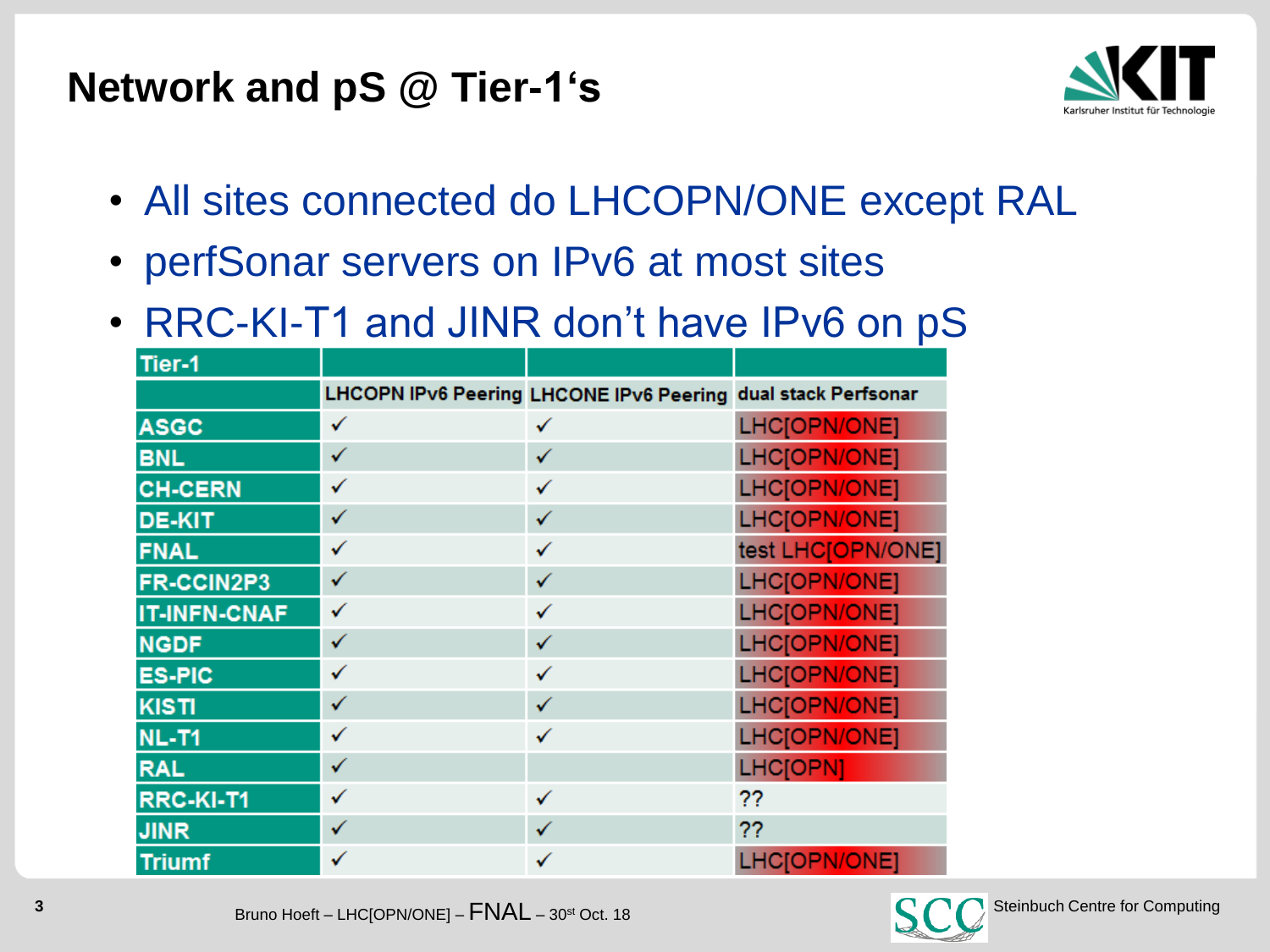## **IPv6 and FTS @ Tier-1's**



- FTS servers at CERN work in dual stack, while at BNL and FNAL they use IPv4 only
	- The IPv6 fraction of transfers could be larger than it is
- GridFTP transfers happen also via IPv6 at
	- IN2P3, JINR, NDGF, RAL, SARA-MATRIX, NIKHEF, CNAF, ASGC, PIC (, Triumf)
- They do not at
	- BNL, FNAL, (TRIUMF,) KIT, RRC-KI
		- KIT needs to redeploy the network for the storage to move from a dual-homed setup (which does not work well at dCache with GridFTP) to a dual-stack setup
		- TRIUMF just finished migration of all dCache nodes to dual-stack servers

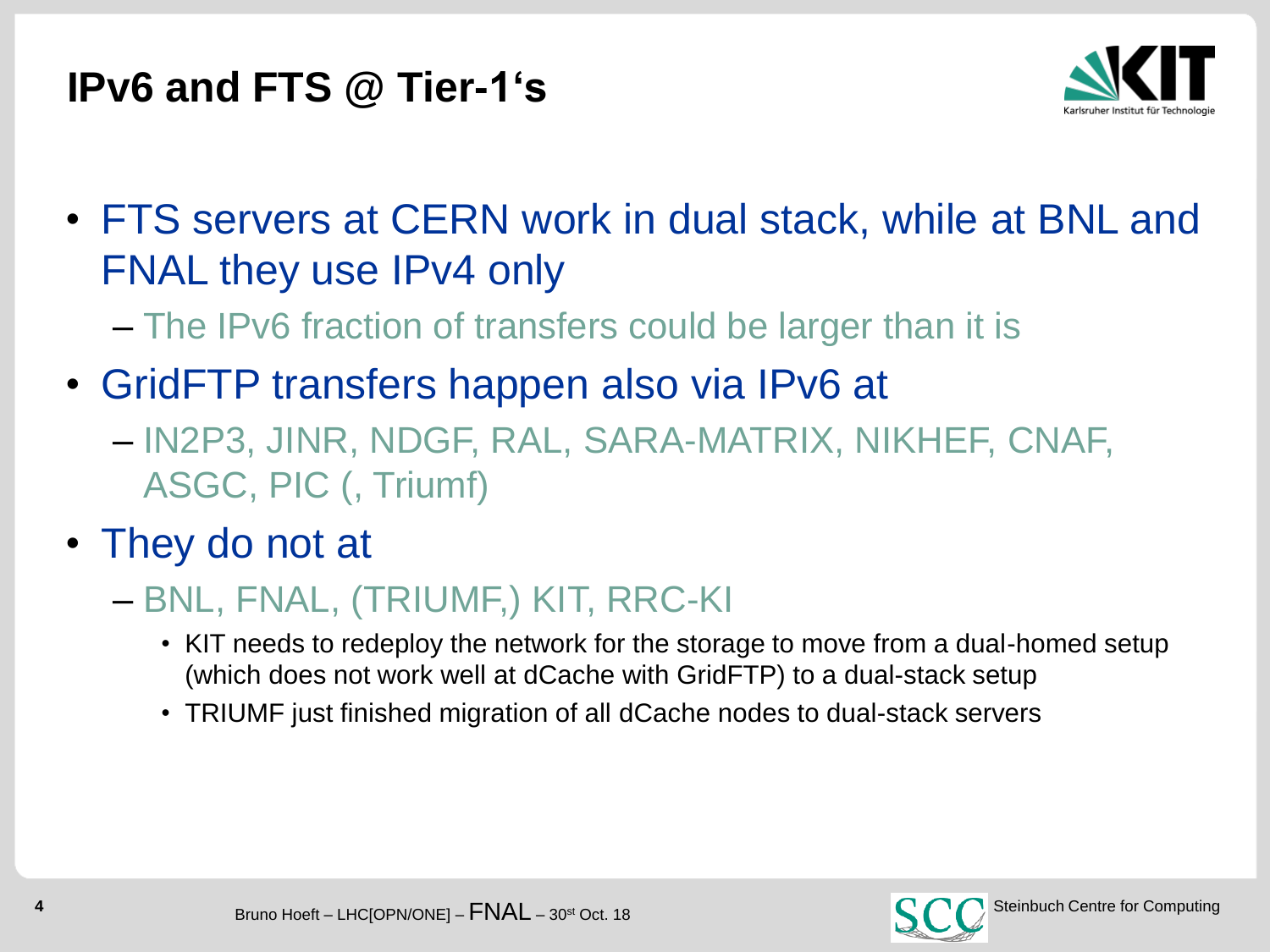

## **IPv6 Tier-2 sites**

- The deployment campaign was launched in November 2017
	- GGUS tickets sent to all non-US sites
	- Sites made aware of the WLCG plans and asked to report plans and give updates
- Steady progress [\(status](https://twiki.cern.ch/twiki/bin/view/LCG/WlcgIpv6#WLCG_Tier_2_IPv6_deployment_stat))
	- About 40% of T2 sites have storage on dual stack

| <b>Experiment</b> | <b>Fraction of T2 storage</b><br>accessible via IPv6 |
|-------------------|------------------------------------------------------|
| <b>ALICE</b>      | 37%                                                  |
| <b>ATLAS</b>      | 33%                                                  |
| <b>CMS</b>        | 55%                                                  |
| LHCb              | 38%                                                  |
| Overall           | 42%                                                  |







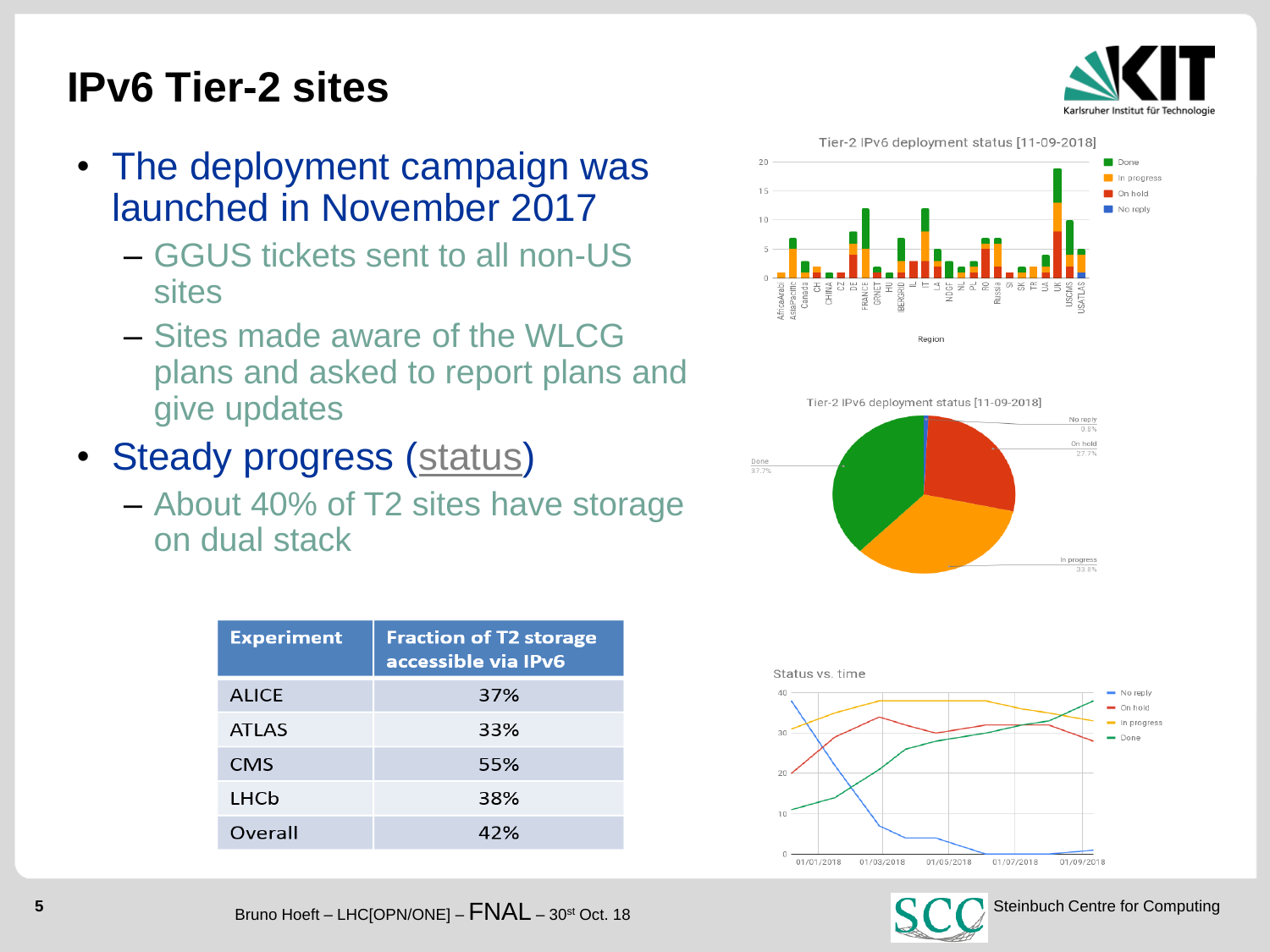## **T2 deployment observations**



- USATLAS and USCMS sites are now also tracked – Not via GGUS but via the experiments
- Regions differ greatly with respect to their status – NDGF, IBERGRID, France, USCMS lead the pack
- Very few sites (<5) say they won't meet the deadline
- Most sites are responsive and provide detailed information – For some however regular pinging is a must…
- Several sites must wait for their campus infrastructure to become IPv6-ready
- It is evident that IPv6 is being deployed or will soon be deployed at the vast majority of the remaining sites and that the WLCG deadline is taken seriously

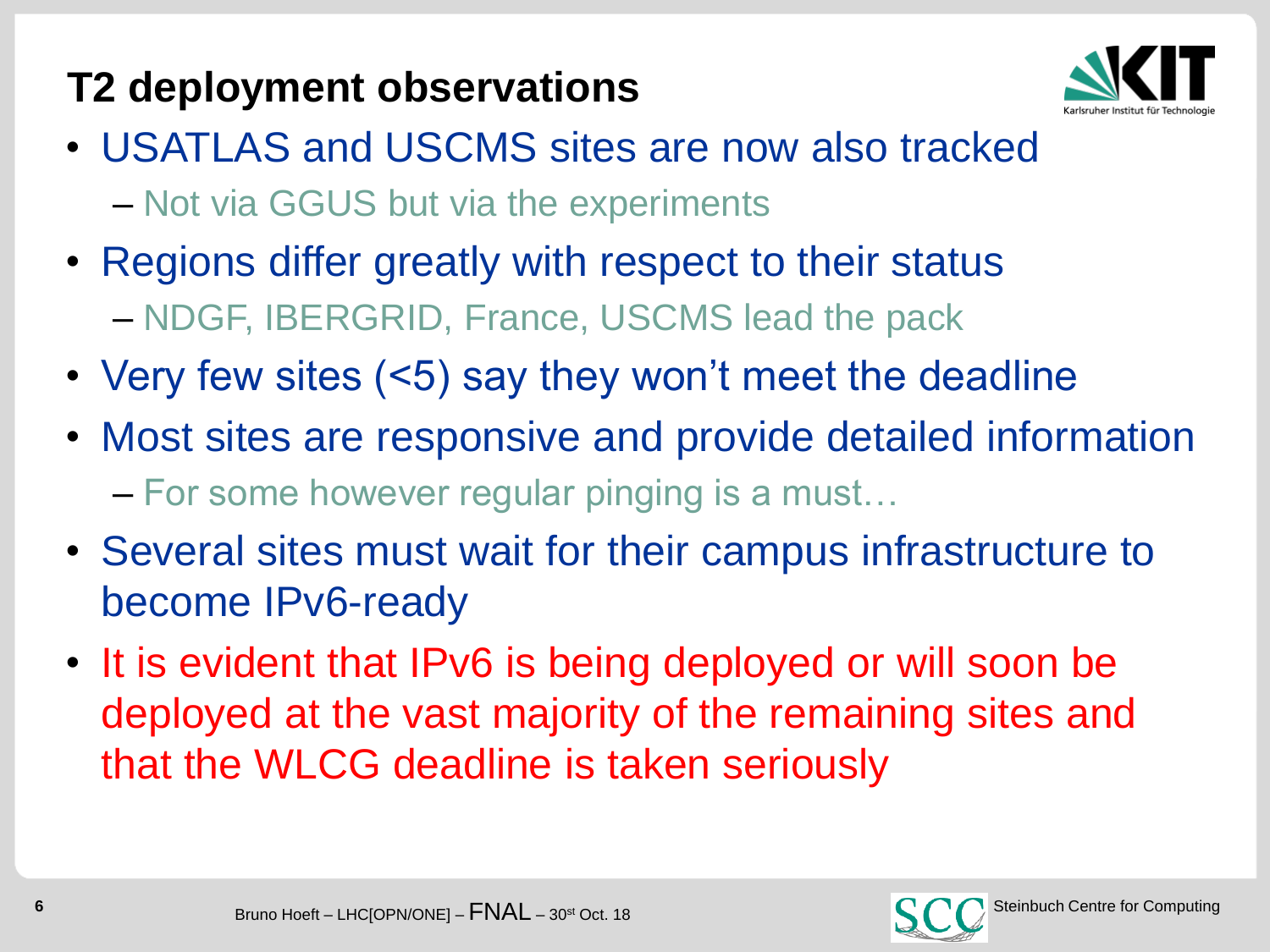### **dual-stack PerfSONAR status**



Dual-Stack Mesh Config - IPv6 Traceroute Tests



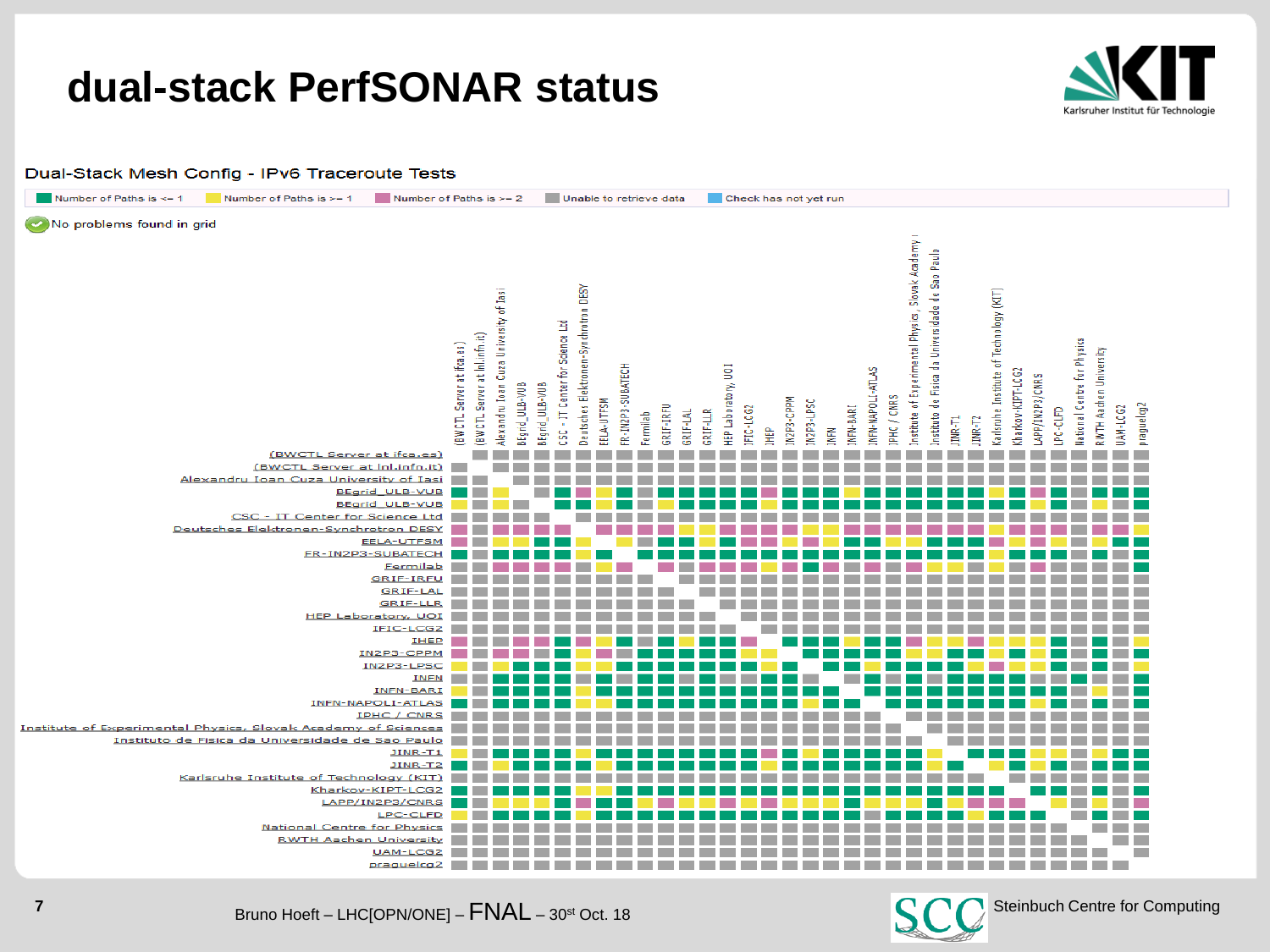

## **LHCOPN and LHCONE IPv4 and IPv6 traffic volumes seen at CERN Tier0**

| <b>Period</b><br>                 |       |      |       | $IPv4$ TB   IPv6 TB   Total TB   % IPv6/Total |  |
|-----------------------------------|-------|------|-------|-----------------------------------------------|--|
| 201807 28464                      |       | 5202 | 33666 | 15.45                                         |  |
| 201808 29039                      |       | 7172 | 36211 | 19.81                                         |  |
| 201809 28361                      |       | 7590 | 35951 | 21.11                                         |  |
| 201810                            | 26215 | 6697 | 32912 | 20.35                                         |  |
| at the $24h/40$ and usels migging |       |      |       |                                               |  |

#### at the 24th/10, one week missing



## **@DE-KIT – after CMS and Belle-2 dual-stack enabling**



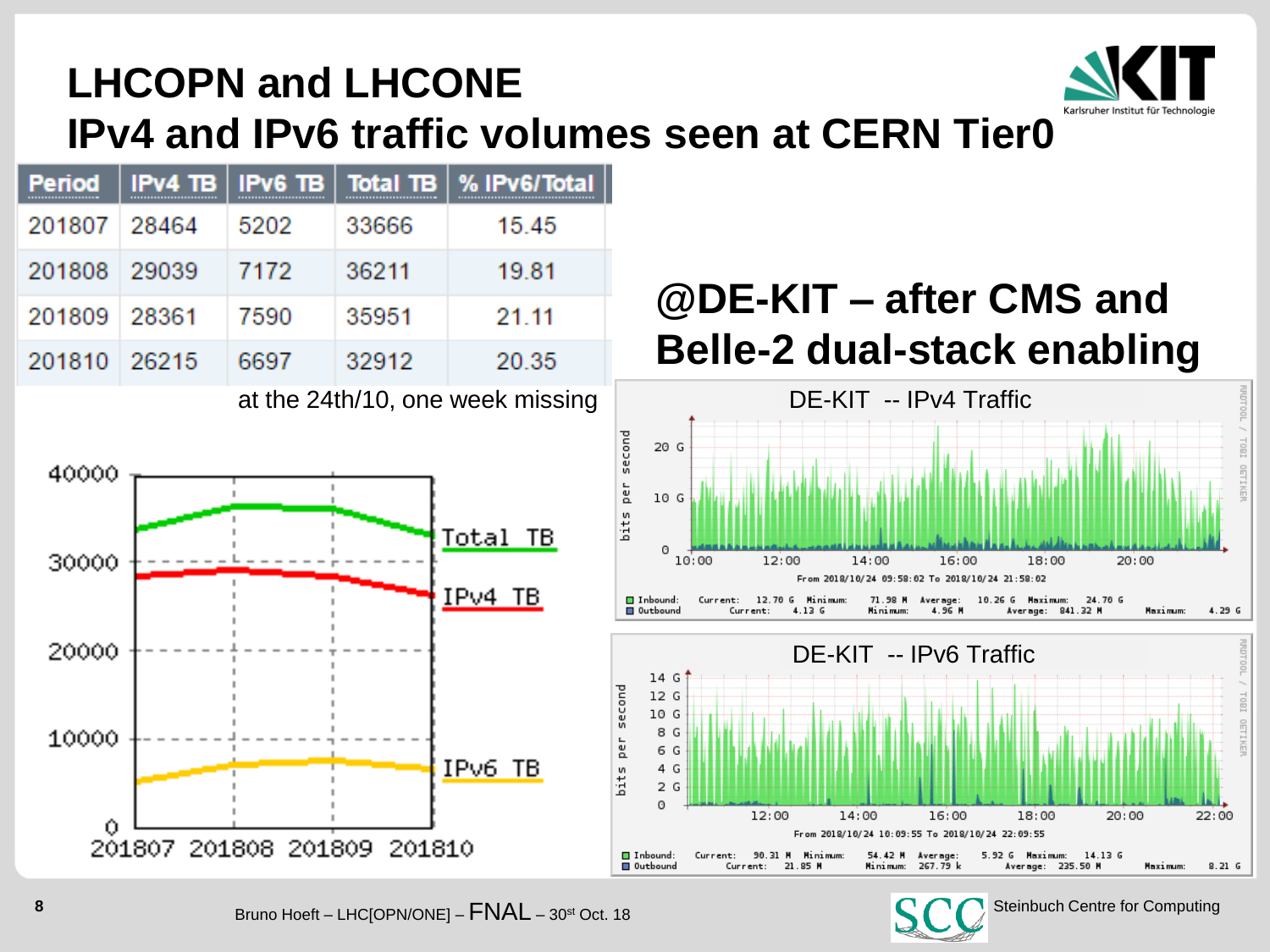## **Conclusion**



- IPv6 peering of Tier-1 sites in place
- last Tier-1 sites are getting IPv6 "production" ready (Q1 2019)
- Several Tier-2 site on a good track prommissing of keeping the timeline (end of 2018)
- **IPv6 Minitoring** 
	- url of NRENs  $\rightarrow$  collect them at the HEPiX-WG page
- **PerfSONAR** 
	- Greate tool enables network insides for end sites
	- PerfSONAR dev. team has good job
		- List of issues at installed instances  $\rightarrow$  incl. recomondations
		- 4.1.2 is a matchure and stable version, several issues of previus versions are dealt with
	- $\rightarrow$  a "outreach / deployment / maintanance" team (one in Europe + one in US)
		- Deploying PerfSONAR at additional sites
		- Maintaning the installed basis
		- Training of site administrator (even if it requires on site training)

Several slids are of Andrea Sciabà presentation at GDB / CERN Sept. 12th 2018

https://indico.cern.ch/event/651357/contributions/3128685/attachments/1714023/2765091/IPv6\_deployment\_update.pdf

**9** Steinbuch Centre for Computing<br>Bruno Hoeft – LHC[OPN/ONE] – **FNAL** – 30<sup>st</sup> Oct. 18